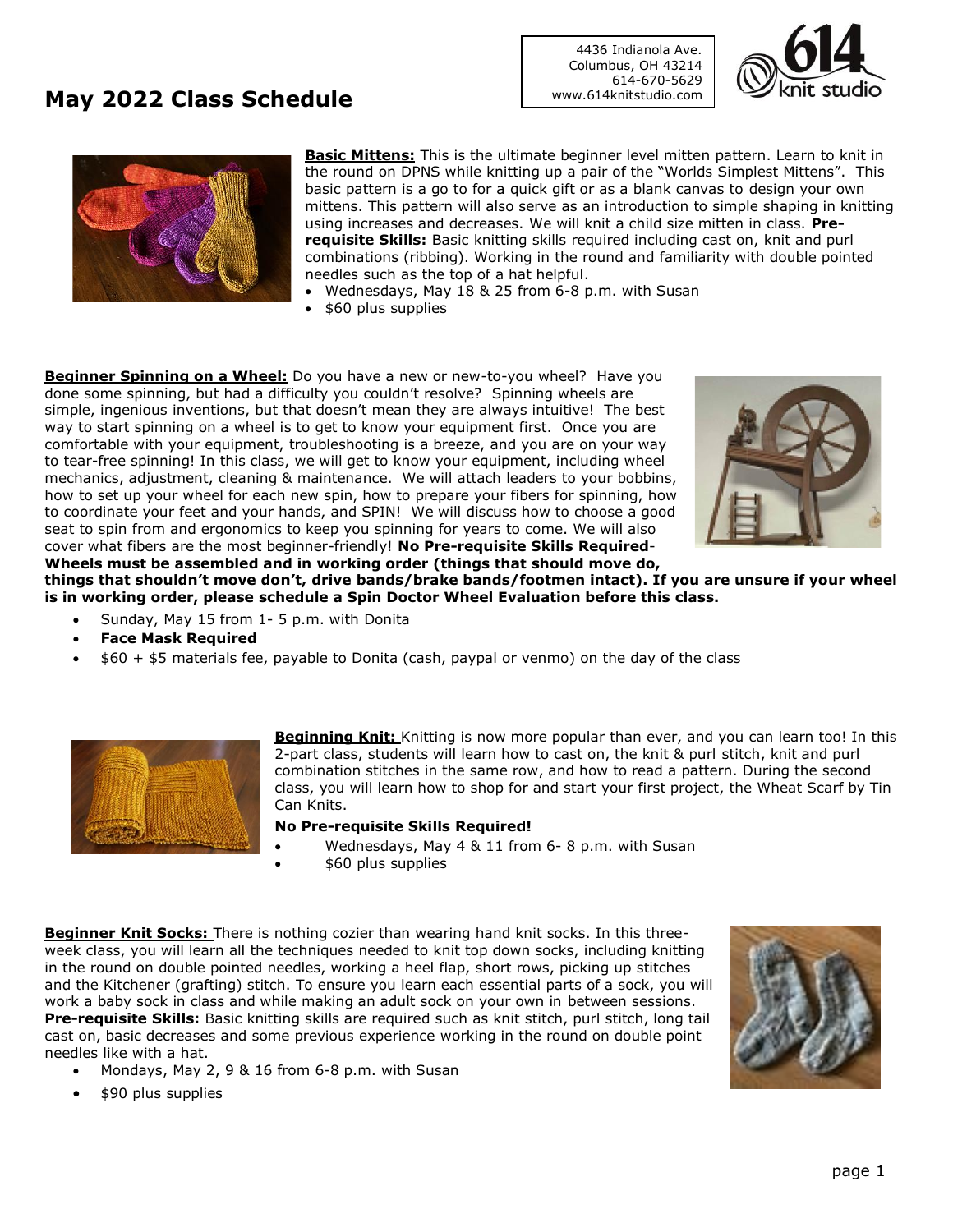## **May 2022 Class Schedule**

4436 Indianola Ave. Columbus, OH 43214 614-670-5629 www.614knitstudio.com





**Beginning Rigid Heddle Weaving:** Ever wanted to try weaving? Learn how to make woven fabric on a super portable, super approachable, super affordable rigid heddle loom! In the morning, we will learn common weaving terms (including the parts of the loom), how to direct-warp a loom using a warping peg, how to thread your loom, and how to weave fabric. In the afternoon, we will finish weaving and cover finishing techniques including knotting and trimming fringe, and wet finishing your woven fabric. Students will leave with a set of coasters to felt at home. **No Pre-requisite Skills Required!**

- Sunday, May 22 from 10 a.m.- 4 p.m. with Donita
- **Face Mask Required**
- \$90 plus supplies

**How to Choose Weaving Yarn from your Knit or Crochet Stash (Virtual):** Have you resisted weaving because you've heard you have to use different yarn? Yarn on cones? Something called 'carpet warp'? Super fine yarn? The truth is - if it's yarn, you can weave with it on a rigid heddle loom! This class will lead you through evaluating your stash yarn and the yarns in The Studio for weaving possibilities, for all different kinds of uses. We will cover choosing a good warp yarn & weft yarn, how to select the right sett for your weaving project and more. **Pre-requisite Skills:** Advanced Beginner and above, Students should have taken RH 100 and must be familiar with basic weaving terminology and terms for the parts of their loom.



- Wednesday, May 11 from 7-9 p.m. with Donita
- \$30



**Plying:** After you've learned the ins and outs of your wheel and how to spin a continuous single, the next step is to ply your yarn. Multi-ply yarn is more stable and balanced yarn, as well as longer-wearing. In this class, we will cover how to make a traditional 2-ply yarn, traditional and chain-plyed 3-ply yarns and more. We will also talk about how to best prepare your singles for plying, why you need a lazy kate, how to construct your own lazy kate on the cheap, and what to do if you \*gasp\* ply your yarn in the wrong direction. **Pre-requisite Skills:** Skill level -

advanced beginner: Students should have beginning spinning instruction before taking this class. Students must be able to spin a continuous strand of yarn on their chosen equipment without difficulty.

- Sunday, May 15 from 10 a.m. 12 noon with Donita
- **Masks are required for this class!**
- $\bullet$  \$30 + \$25 materials fee, due to Donita on the day of class

**Weaving Math (Virtual):** Getting started on a weaving project of your own imagination can be intimidating, especially if you aren't a "math person"! In this class, Donita will take you step-by-step through the very easy math to plan yarn requirements for your design. We will talk about the common aspects of your design that can 'detour' your project, and how to plan ahead. A few minutes of basic math - with a calculator - and we'll make sure you don't have to play 'yarn chicken' with your weaving! The class also includes a blank worksheet for your use at home. **Pre-requisite Skills:** Advanced Beginner and above. Students must have basic weaving experience. Students will be most successful if they have previously taken RH 120: How to Choose Weaving Yarn.



- Wednesday, May 25 from 7-9 p.m. with Donita
- \$30